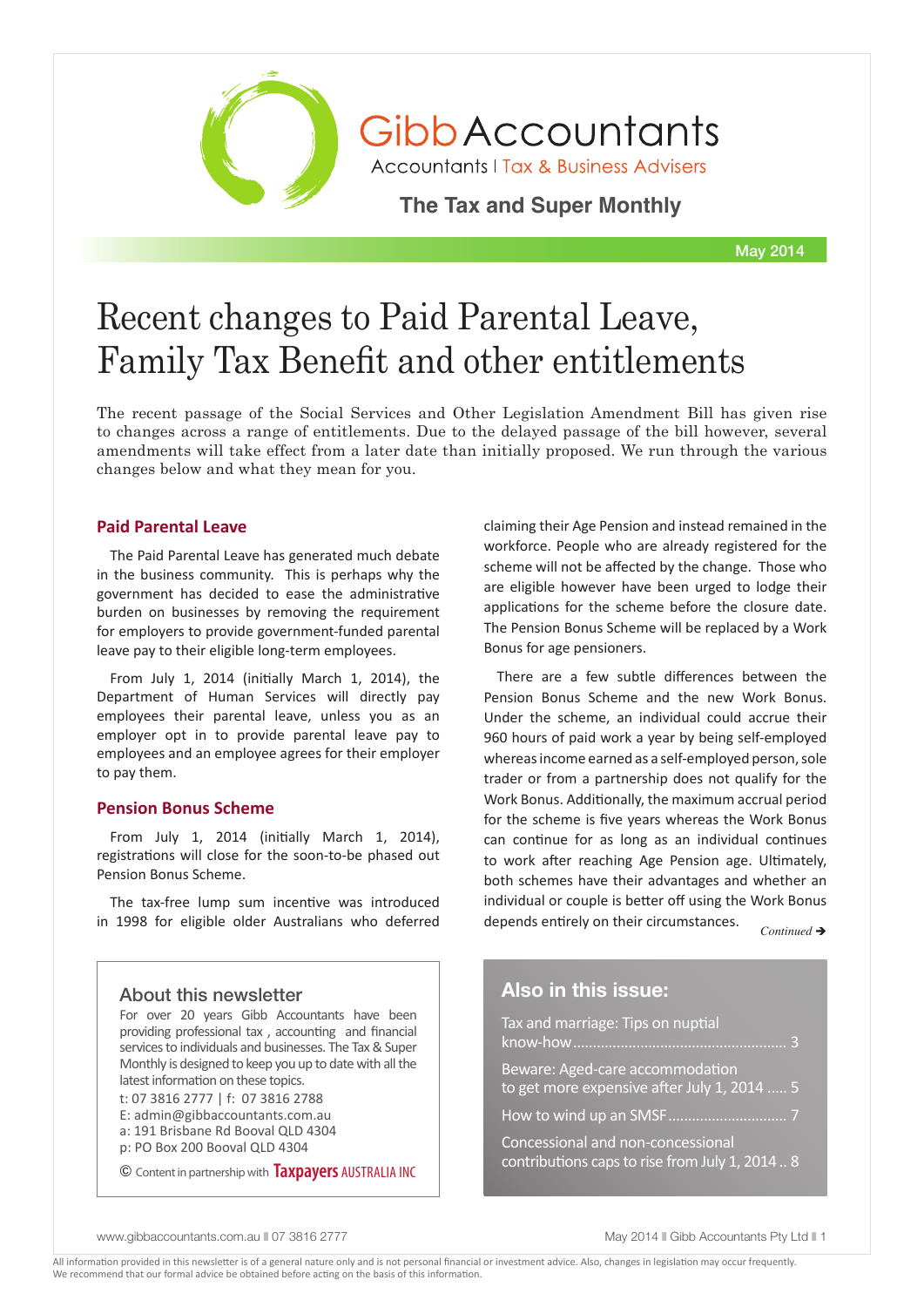#### Information Newsletter

Recent changes to entitlements (cont)



# **Family Tax Benefit Part A**

From May 1, 2014 (initially January 1, 2014), young people aged 16 to 17 years who have completed their Year 12 or an equivalent qualification will no longer qualify for Family Tax Benefit Part A.

Payments will cease at the end of the calendar year when the child completes schooling. Individuals who no longer qualify may instead be eligible for the Youth Allowance.

Exemptions will continue to apply for children who cannot work or study due to physical, psychiatric, intellectual or learning disability.

## **End of indexation for certain entitlements**

From the time the bill becomes law, indexation pauses will be implemented for certain higher income limits until June 30, 2017. This means:

- the Family Tax Benefit Part B primary earner income limit, the parental leave pay as well as the dad and partner pay adjusted taxable income limits of \$150,000 or less in a financial year, and the higher income free area for Family Tax Benefit Part A, will stay the same
- the annual end-of-year family tax benefit supplements will remain at current levels
- the annual child care rebate limit will be maintained at \$7,500 for three years. As a result, an individual will be able to receive up to the maximum amount of \$7,500 per child per financial year for out-of-pocket childcare costs for those three years.

# **Age pension – increase in period of Australian residency**

From July 1, 2014 (initially January 1, 2014), age pensioners will be required to have been Australian residents for 35 years during their working life – from age 16 to age pension age – to receive their full meanstested pension after a 26 weeks absence from Australia. This is a change from the current requirement of 25 years.

It is important to note that pensioners who are living overseas immediately before July 1, 2014 will continue to be paid under the current 25-year rule, unless they return to Australia for longer than 26 weeks and leave again, in which the new rules will start to apply to their pension calculation.

Pensioners will also be paid for pensions calculated based on their own Australian working life residence, rather than their partner's. Again, pensioners who are living overseas before July 1, 2014 are exempt from this change unless they are eligible for a higher pension rate under the new rules.

# **Changes to the rules for receiving payment overseas**

From July 1, 2014, the length of time families can be temporarily overseas and continue to receive family and parental payments will reduce from three years to 56 weeks (slightly over a year). Eligibility for payments will remain for up to three years where individuals of the Australian Defence Force or Australian Federal Police are deployed overseas.

# **Special interest charge for certain study allowances**

From July 1, 2014 (initially January 1, 2014), a special interest charge will apply to certain debts related to Austudy payments, fares allowance to help cover the costs of travelling between your permanent home and your place of study, youth allowance payments to fulltime students and apprentices, and ABSTUDY living allowance payments. The interest charge will only be applied where the debtor does not have or is not honouring an acceptable repayment arrangement.

Consult this office to find out more about any of these changes and how you may be affected.  $\blacksquare$ 

DISCLAIMER: All information provided in this publication is of a general nature only and is not personal financial or investment advice. It does not take into account your particular objectives and circumstances. No person should act on the basis of this information without first obtaining and following the advice of a suitably qualified professional advisor. To the fullest extent permitted by law, no person involved in producing, distributing or providing the information in this publication (including Taxpayers Australia Incorporated, each of its directors, councillors, employees and contractors and the editors or authors of the information) will be liable in any way for any loss or damage suffered by any person through the use of or access to this information. The Copyright is owned exclusively by Taxpayers Australia Inc (ABN 96 075 950 284).

2 **Community** Britain Pty Ltd **II** May 2014 **07 3816 2777 n** www.gibbaccountants.com.au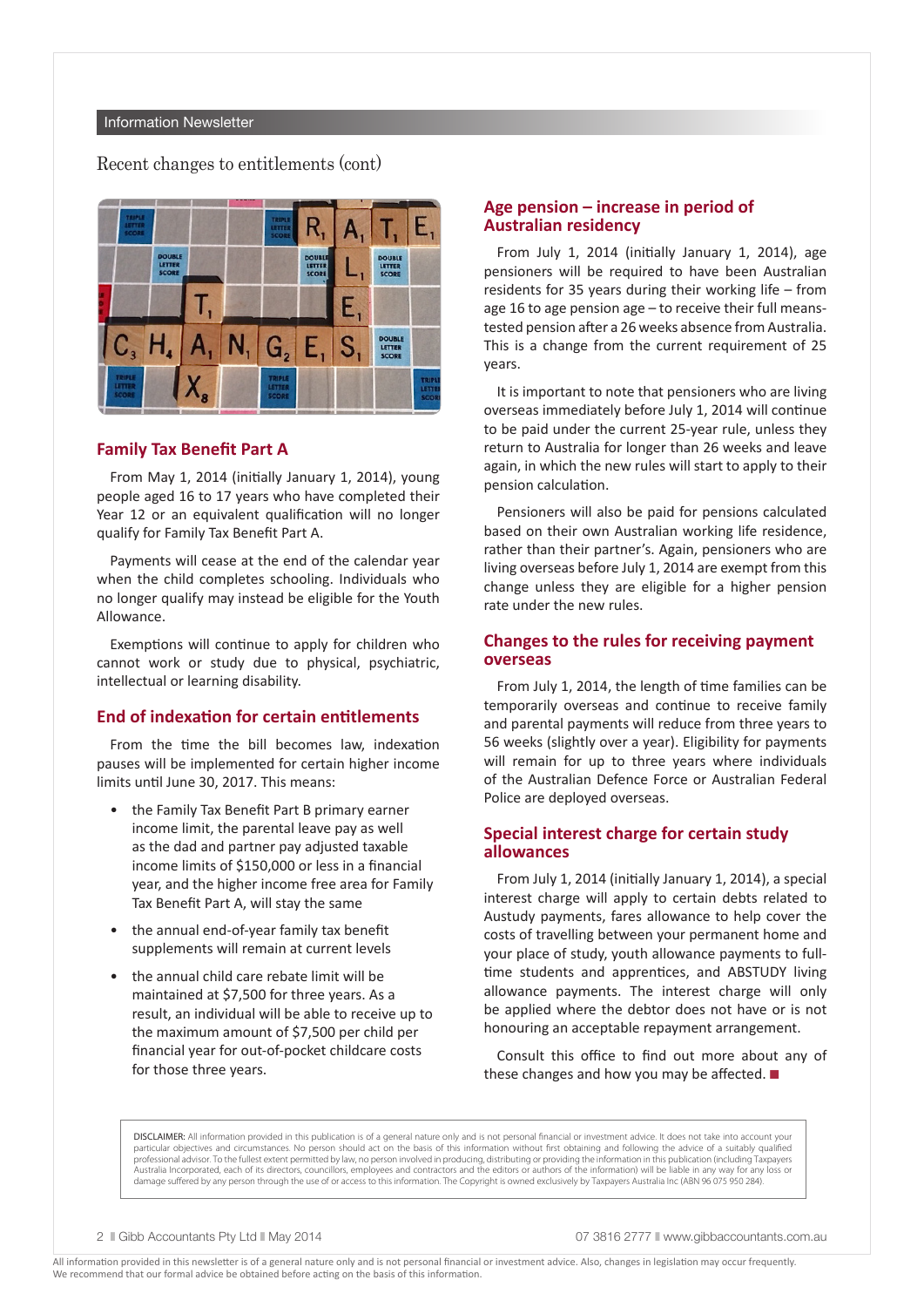# Tax and marriage: Tips on nuptial know-how

Every couple's "big day" will of course be marked more by flying champagne corks and numerous speeches of questionable quality, instead of the tax implications that go along with swapping rings. Having a general understanding of what it means to be a "spouse" under tax law can change the approach taken to certain financial arrangements, clarify potential pitfalls and allow clearer planning.

# **Meaning of "spouse" under tax law**

Broadly speaking, the tax law defines a "spouse" as:

- another individual, of any sex, who is in a relationship registered under state or territory law (that is, married), or
- if not registered, lives with another on a genuine domestic basis as a couple (a de facto relationship).

Some general tax implications from being a tax law "spouse" are as follows:

# **Post-nuptial tax return**

When tax time comes around, each partner in a couple still needs to lodge their own individual tax return.

There is no "family" tax return that can be used in Australia, unlike some foreign tax jurisdictions. However each will be required to disclose, in certain parts of these tax returns, some specific details of their other half.

Apart from a possible name change and a change of address for one or both in the couple, the Tax Office will need to know the period during the income year that each became a spouse.

It will also require, for example, information on taxable income for a spouse, such as foreign income, distributions from a trust, reportable fringe benefits and also if any government pensions or allowances have been received.

The details provided are used to work out certain government entitlements that may be based on overall "family income" thresholds (see below), as well as possible eligibility to other rebates and offsets. It is therefore critical that such information is completed in each spouse's tax return accurately to ensure that the correct entitlement and offsets are claimed.

#### **Personal assets taken into marriage**

Getting married does not change the ownership of personal asset holdings held by an individual.

For example, listed shares that were 100% owned by a partner prior to marriage will continue to be held in that capacity (unless the individual decides to transfer their interests). Any capital gain or loss arising from the disposal of the shares will therefore be included in the assessable income of the legal owner (regardless of marital status).

The same applies to the assessment of franked dividends and entitlements to imputation credits – again, this will be assessed fully in the hands of the owner.

# **Joint bank account**

Generally, the Tax Office assumes a 50/50 split of interest income where spouses open a joint bank account together. In most cases, spouses would have a joint and equal entitlement to the interest income from their joint account.

The Tax Office has indicated however that interest income can be assigned to one partner in favour of the other in respect of a joint bank account in certain scenarios. This will depend on whether there is evidence to show that one spouse is "beneficially entitled" to that interest.

For example, evidence will be required if one partner initially contributed a greater proportion (in dollar terms) to the joint bank account than the other partner and there is a desire to have the interest derived assessed in the hands of the primary contributor rather than jointly (that is, 50/50).

According to the Tax Office, relevant evidence to demonstrate whether a spouse has beneficial entitlement to the interest include such things as who contributed to the account, and in what proportions, the nature of the contributions (is the money held on trust for a dependant, for example), and if one partner accessed the funds and any accrued interest for their own purposes.

# **Main residence exemption for the family home**

#### *1) How does the main residence exemption work?*

The ownership of a family home is something that most newly weds aspire to and work towards.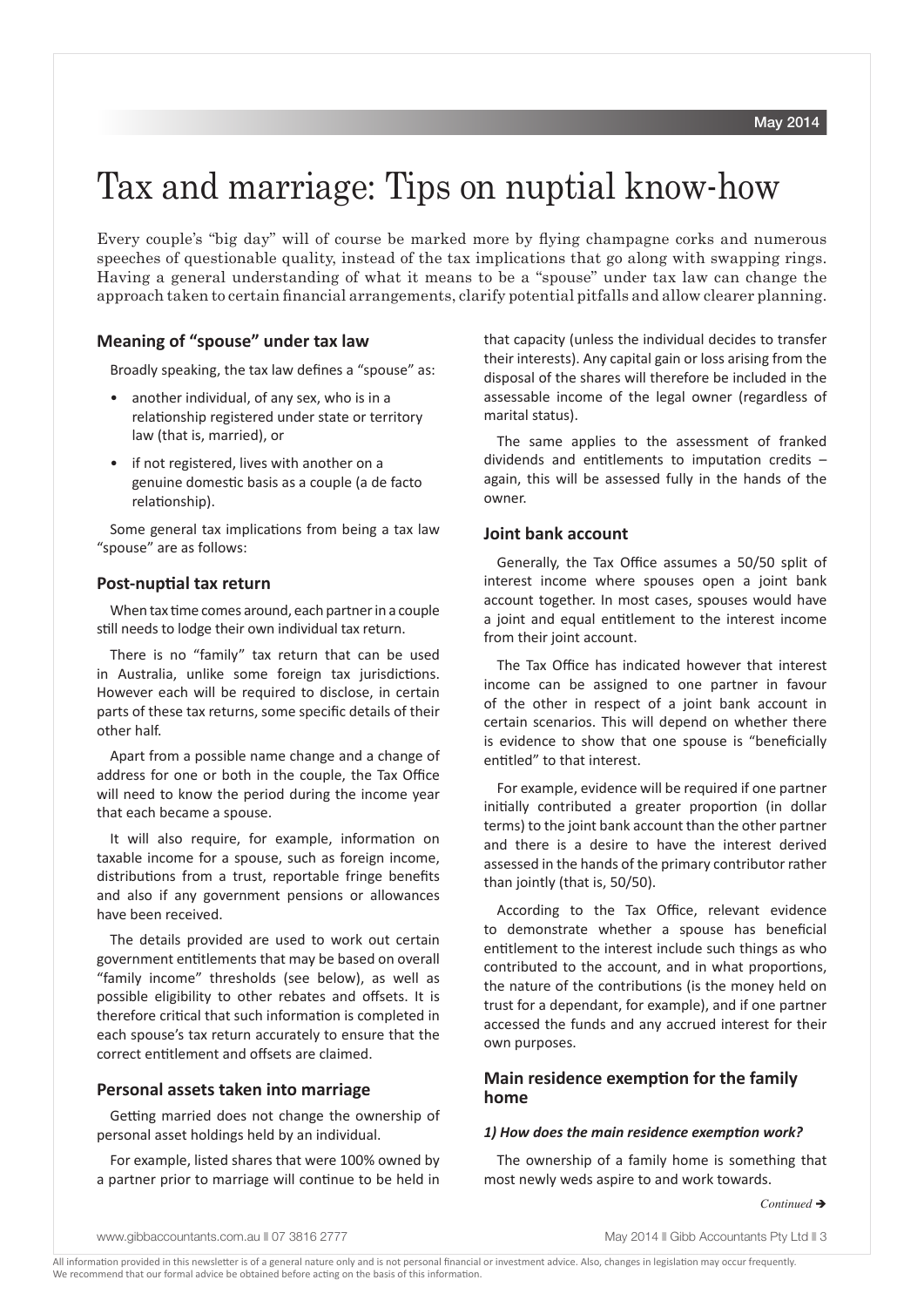#### Information Newsletter

Tax and marriage: Tips on nuptial know-how (cont)



The family home is generally exempt from CGT under the main residence exemption.

A capital gain or loss arising from the changing value of a house would be disregarded if the dwelling is subsequently disposed. A full exemption is available where the dwelling is treated as a "main residence" throughout the period that it is owned.

As far as defining that term "main residence", there are no specific rules as to when a dwelling is deemed to be a main residence. This is subject to the relevant facts and is considered on a case-by-case basis. The Tax Office outlines some factors to consider which may include, but are not limited to, the length of time the dwelling is occupied, the address to which mail is delivered, connection of utilities and where one's family resides.

#### *2) Spouses with different main residences*

It is not unusual for one or both partners to come into the marriage already owning a property in their own names.

A common scenario would be where one spouse moves into the other spouse's home and leases their former residence following their nuptials.

Special CGT rules apply in relation to the main residence where each partner comes to the marriage each owning a main residence.

In simple terms, for the period where this occurs the special rule requires each spouse to choose one of the following options:

- **• Option A:** Choose only one of the dwellings to be their main residence, or
- **Option B:** Nominate the different dwellings as their respective main residences.

Further, if option B is chosen, the extent of the exemption for the period will depend on the ownership interest that individual has in the dwelling.

Specifically:

- Individuals who hold more than a 50% interest in the dwelling are allowed an exemption for half of the period.
- Where the interest is equal to or less than 50%, the exemption fully applies for the period.

The main residence CGT exemption may therefore be split between dwellings depending on the option chosen by each spouse.

Note that the special rules for spouses do not apply if they are living permanently apart from each other. An example may be where one partner takes up an employment contract in another city for a year and they buy another dwelling in that city, with the other partner staying in the original house. After the contract ends, the new dwelling is sold. The main residence exemption would typically apply on the sale of this dwelling.

The application of the main residence exemption can be complex where it involves spouses each having a different main residence. Consult this office if you if need assistance.

# **Where "family" income determines a tax offset**

Certain entitlements and offsets may be affected once a couple marries – a common offset being the private health insurance rebate.

The private health insurance rebate is a measure that encourages Australians to take up private health insurance by offering a reduction in premiums. This can be an "upfront" benefit by way of reduced premiums or can be claimed as an offset upon lodgement of the individual's tax return.

The rebate offered on premiums is income-tested and determined by specific income "tiers". The maximum rebate is 30% and phases out depending on the individual's income (consult this office for the exact definition of what constitutes "income").

In the case of individuals who move from "single" status to living as spouses (deemed "family" for this rebate), the level of rebate on insurance premiums in relation to an individual can change if a person had a spouse at year-end. Family income tiers would apply instead of single income tiers.

For example, say the prospective wife, while still single, is on a good annual salary of \$140,000. Assuming no other income for the purposes of the rebate, the income level will place her in the "tier 3" threshold, which puts her in an income range that means no rebate is available (that is, 0%).

4 **|| Gibb Accountants Pty Ltd || May 2014 07 3816 2777 || www.gibbaccountants.com.au**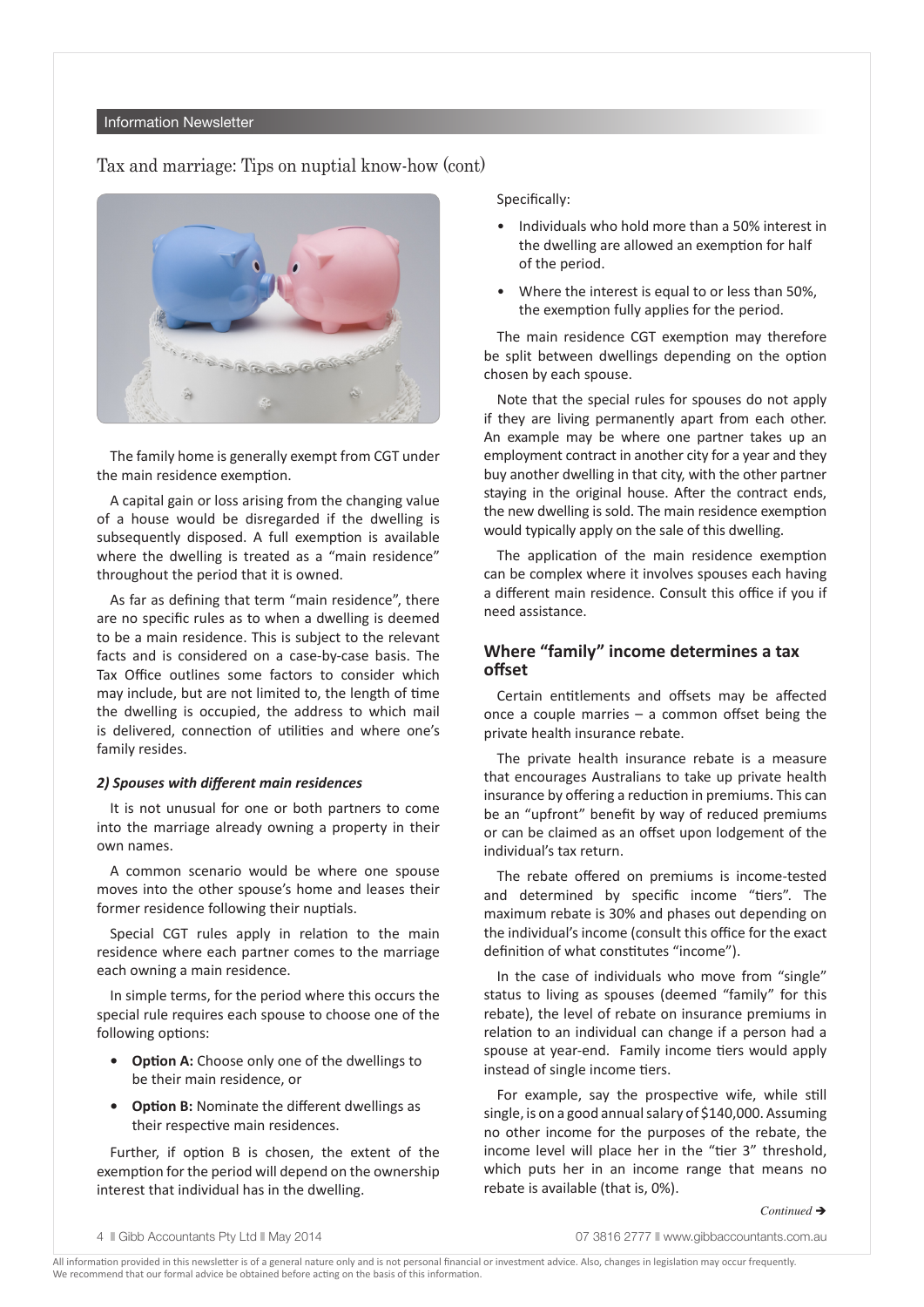# Tax and marriage: Tips on nuptial know-how (cont)

The prospective husband however earns \$90,000 a year, which while single, entitles him to a 19.36% (from April 1, 2014) rebate on his private health insurance premiums under "tier 1".

If they marry prior to June 30, 2014, their combined income of \$250,000 as a "family" means that the rebate available to each of them is set to "tier 2", or 9.68% of insurance premiums.

The consequences for each spouse will be different. Mr Taxpayer's rebate will be reduced by about 10%, which means if he has claimed the rebate entitlement upfront through his policy, he will be required to incur a private health insurance debt in his 2014 tax return. This will be shown in the notice of assessment as an "excess private health reduction". Mrs Taxpayer on the other hand will enjoy a rebate that was denied to her before due to her previous income level, with the approximate 10% rebate on her premium refunded as an offset that will be shown on her notice of assessment.

Certain other tax offsets are also income-tested as a family unit, such as the Net Medical Expenses Offset, however this is being phased out.

#### **Superannuation spouse contributions**

A tax offset is available for superannuation contributions made on behalf of one spouse to the other spouse's super fund, should for example the couple decide to have children and one partner leaves paid employment to do so. The offset applies to contributions made on behalf of a non-working or low income-earning spouse (with assessable income of less than \$13,800, which includes reportable fringe benefits and reportable employer super contributions).

The offset claimant may be entitled to claim 18% on super contributions up to \$3,000, but with a maximum offset available of \$540. Note that a spouse contribution would constitute a non-concessional contribution and will count towards the contributing partner's non-concessional cap (which is \$150,000 for 2013-14 and \$180,000 for 2014-15).

#### **May their problems be little ones**

Down the track, there is always the prospect of the happy household being home to one or more budding taxpayers-to-be.

It is worth noting that the Baby Bonus no longer applies from March 1, 2014. Nonetheless, there is the incumbent Paid Parental Leave scheme to consider, and the proposed and more generous paid parental leave plan from the current government to keep an eye on.

There may be capacity however to receive the new Newborn Upfront Payment and Newborn Supplement as part of Family Tax Benefit part A (if eligible, and if certain conditions are met). Ask this office for more details.

# Beware: Aged-care accommodation to get more expensive after July 1, 2014

If you are planning to enter aged-care accommodation, it should be done sooner rather than later. Aged care is likely to get a lot more expensive from July 1, 2014 when means testing for the government accommodation supplement will be based on income and assets of the recipient as opposed to just income-testing alone.

The current income-tested care fee – which is based on assessable income – will be replaced by a meanstested care fee that will be based on both assessable income and assets (which may include your home).

The government will either pay the maximum accommodation supplement or a part accommodation supplement, depending on the recipient's assessed financial circumstances. For many, this will mean ongoing care fees will be higher if entering into an aged care facility on or after July 1, 2014.

Further, the manner to which payment for the accommodation should be made, the amount of accommodation fees payable and any on-going care fees will also be affected. Critically, the family home may also impact the accommodation fees payable.

The table on the following page summarises the current situation and the post July 1 changes.

The changes will not affect people who are already living in aged care facilities or those who are already receiving care at home — unless they leave care and re-enter after a period of 28 days, or if they change facilities and decide to re-enter under the new rules.

However, anyone now receiving care at home who enters aged-care accommodation on or after July 1 would have to enter into a new agreement with the new provisions.

www.gibbaccountants.com.au || 07 3816 2777 May 2014 || May 2014 || Gibb Accountants Pty Ltd || 5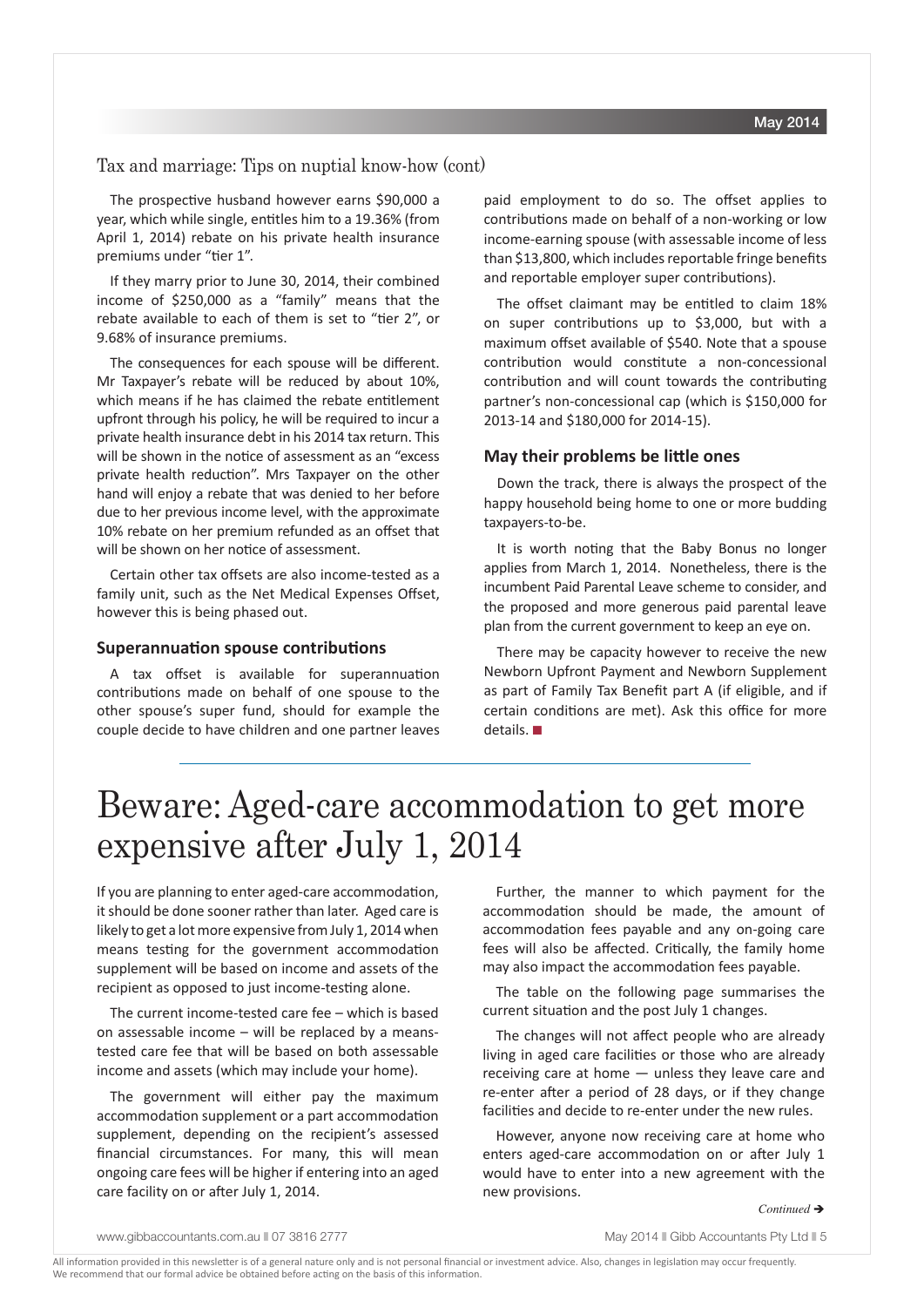| <b>AGED CARE COSTS - THE CHANGED RULES AFTER JUNE 30</b>            |                                                                                                                                                                                                                                                                                                                                  |                                                                                                                                                                                                                                                                                                                                                                                                                                                                                                                                                                                                                                                                                                                                                                                                                        |  |  |
|---------------------------------------------------------------------|----------------------------------------------------------------------------------------------------------------------------------------------------------------------------------------------------------------------------------------------------------------------------------------------------------------------------------|------------------------------------------------------------------------------------------------------------------------------------------------------------------------------------------------------------------------------------------------------------------------------------------------------------------------------------------------------------------------------------------------------------------------------------------------------------------------------------------------------------------------------------------------------------------------------------------------------------------------------------------------------------------------------------------------------------------------------------------------------------------------------------------------------------------------|--|--|
|                                                                     | Before July 1, 2014                                                                                                                                                                                                                                                                                                              | <b>After July 1, 2014</b>                                                                                                                                                                                                                                                                                                                                                                                                                                                                                                                                                                                                                                                                                                                                                                                              |  |  |
| <b>Aged Care</b><br><b>Assessment</b><br>Team (ACAT)<br>assessments | An assessment is needed to determine<br>the appropriate level of care you require<br>- high or low.                                                                                                                                                                                                                              | The distinction between low-level care and<br>high-level care will be removed. Assessments<br>will simply be to determine if any form of care<br>is needed.                                                                                                                                                                                                                                                                                                                                                                                                                                                                                                                                                                                                                                                            |  |  |
| <b>Upfront</b><br>accommodation<br>costs                            | Accommodation is paid as:<br>an accommodation charge (daily<br>$\bullet$<br>payment) if you're entering a high-<br>level facility, or<br>an accommodation bond (lump sum<br>$\bullet$<br>payment) if you're entering a low-<br>level care or extra service facility.                                                             | You will have the option to pay for your<br>accommodation either as:<br>a daily payment<br>a lump sum refundable deposit (similar<br>to an accommodation bond), or<br>a combination of both.<br>$\bullet$<br>This is regardless of the type of facility you<br>enter.<br>The daily payment is paid unless and until a<br>refundable deposit is paid. Daily payments are<br>not required more than a month in advance.<br>You can choose to draw down daily payments<br>from your refundable deposit.<br>You can find the price of rooms on www.<br>myagedcare.gov.au<br>Residents will have up to 28 days after entering<br>a facility to decide on their payment method.<br>Your choice can have an impact on your<br>financial assets, which can therefore influence<br>how much you pay for your ongoing care fees. |  |  |
| How<br>accommodation<br>costs are<br>determined                     | Accommodation costs are determined by<br>a resident's assessable income.                                                                                                                                                                                                                                                         | Accommodation costs will be determined by<br>a resident's assessable income and their asset<br>holdings.                                                                                                                                                                                                                                                                                                                                                                                                                                                                                                                                                                                                                                                                                                               |  |  |
| <b>Ongoing care fees</b>                                            | You are required to pay a basic daily<br>fee.<br>If you're not receiving the full Age<br>$\bullet$<br>Pension, you will generally be<br>required to pay an additional daily<br>fee based on your level of income.<br>An extra service fee is payable in an<br>$\bullet$<br>extra service facility and is set by<br>the facility. | You are required to pay a basic daily fee.<br>If you're not receiving the full Age<br>Pension, you will be required to pay an<br>additional daily fee based on your level of<br>income and assets.<br>All facilities will be able to offer extra<br>services for an additional fee.                                                                                                                                                                                                                                                                                                                                                                                                                                                                                                                                    |  |  |
| Assessment of<br>your home                                          | If you keep your home, it is not assessed<br>as an asset to determine your ongoing<br>care fees.                                                                                                                                                                                                                                 | Up to \$144,500 of the value of your home will<br>be assessed as an asset to determine your<br>ongoing care fees, unless it is occupied by a<br>"protected" person - for instance your spouse.                                                                                                                                                                                                                                                                                                                                                                                                                                                                                                                                                                                                                         |  |  |

*Continued bottom of page 7 →* 

6 Gibb Accountants Pty Ltd May 2014 **07 3816 2777** www.gibbaccountants.com.au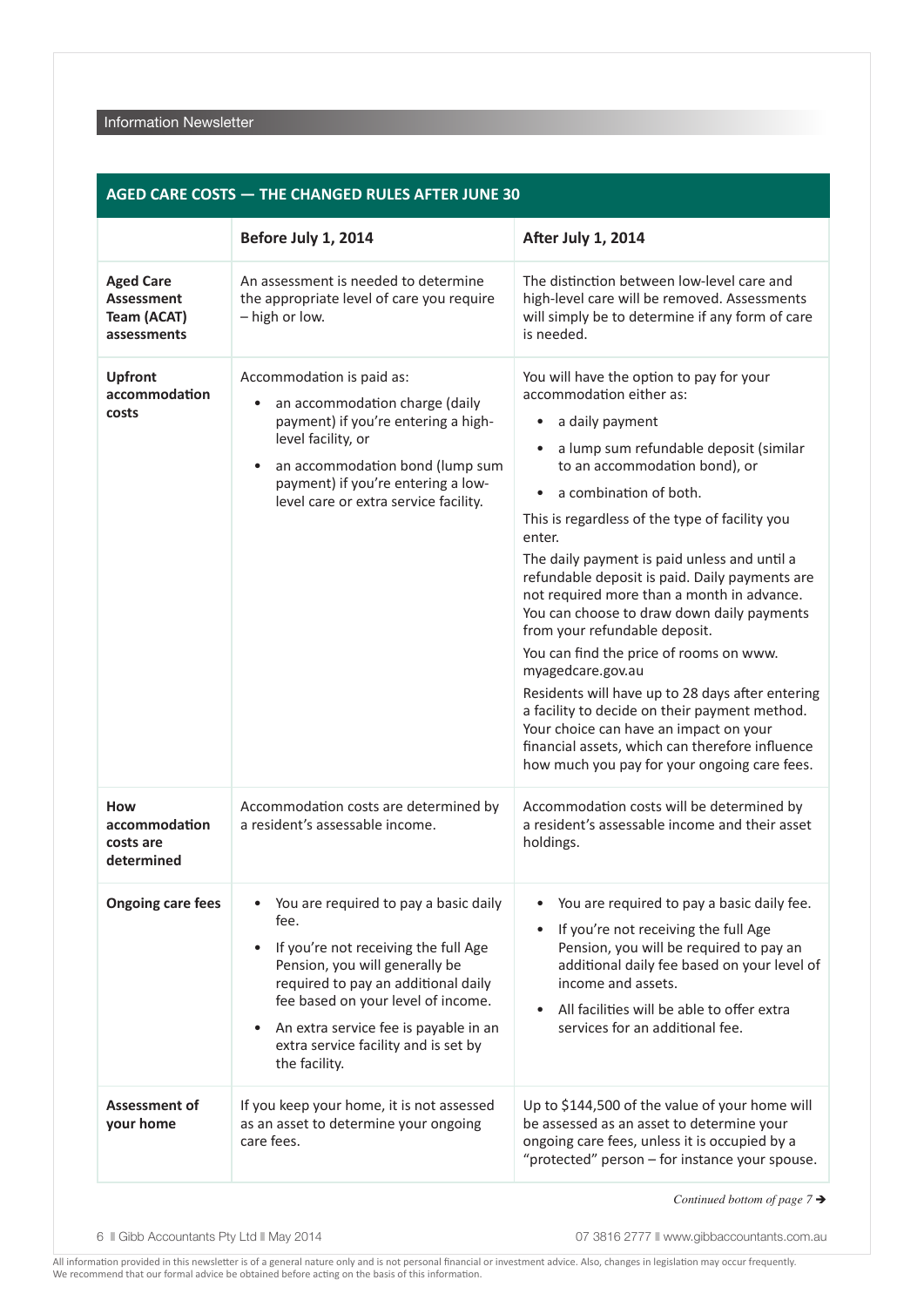# How to wind up an SMSF

Last month, we compiled a guide on the questions you have to ask yourself before deciding to establish a self-managed superannuation fund (SMSF). But what if you already have one that you want to wind up?

There could be many reasons you may need to wind up your SMSF:

- there are no members left they may have passed away or rolled benefits into other funds
- there are no assets left the SMSF may have paid members all of their benefits
- divorce a marriage breakdown may force husband and wife members to split the fund's assets and may affect the ability of members to effectively undertake their trustee obligations
- $insufficient$  funds there is not enough money in the fund to keep covering running costs
- relocation overseas one or more members move to another country, rendering the SMSF unable to satisfy the definition of being an "Australian superannuation fund"
- old age trustees' circumstances may have changed in a way that has affected their capacity to effectively manage an SMSF, which can be complex and constantly requires a significant investment of time and expertise
- death where there is only one member, their legal personal representative will be required

to pay out all benefits as per the trust deed or death benefit nomination. Where there is more than one member, other members may not wish to continue the fund.

Once the decision to wind up an SMSF has been made, there are certain obligations and requirements trustees must satisfy – both for the fund's members and for the SMSF regulator, the Tax Office. Read your superannuation fund's trust deed, as it may contain vital information about winding up your fund.

We outline the four steps you need to take below. Do remember however, once a fund is wound up, it cannot be reactivated.

## **Step 1: Notify the Tax Office within 28 days**

You need to let the Tax Office know within 28 days of the fund being wound up. You can ask this office to help you do it in writing but you must ensure we have:

- the name of your SMSF
- the Australian business number (ABN) of your SMSF
- your name, phone number and fax number, and
- the date you wound up your SMSF.

*Continued* è

# Beware: Aged-care accommodation to get more expensive after July 12, 2014 (continued from page 6)

# **What should you do?**

People are being advised to bring forward their entry into aged care before July 1, 2014  $-$  meaning they would need to have an admittance date prior to July 1 and have all financial arrangements, such as incomefriendly investment structures, in place before that.

As it often takes more than a month after receiving an aged care assessment to enter a subsidised residential aged care facility, it would be wise to act quickly.

While there are a number of factors that will influence this major decision, it is vital to know that keeping or selling your home will affect your ongoing care fees if you enter a care facility after July 1 this year.

If you decide to keep your home, consult this office to structure your accommodation costs and devise an appropriate investment strategy to reduce the amount you pay for your aged care. If you sell your home, the entire proceeds will be assessed to determine your ongoing care fees. This will need to be considered alongside the practicalities of keeping the home, such as ongoing bills and maintenance.

It is important that anyone contemplating entering aged care any time soon fully understands what impact the new rules will have on both the cost of care, and their age pension, plus any other financial implications. Consult this office for advice.  $\blacksquare$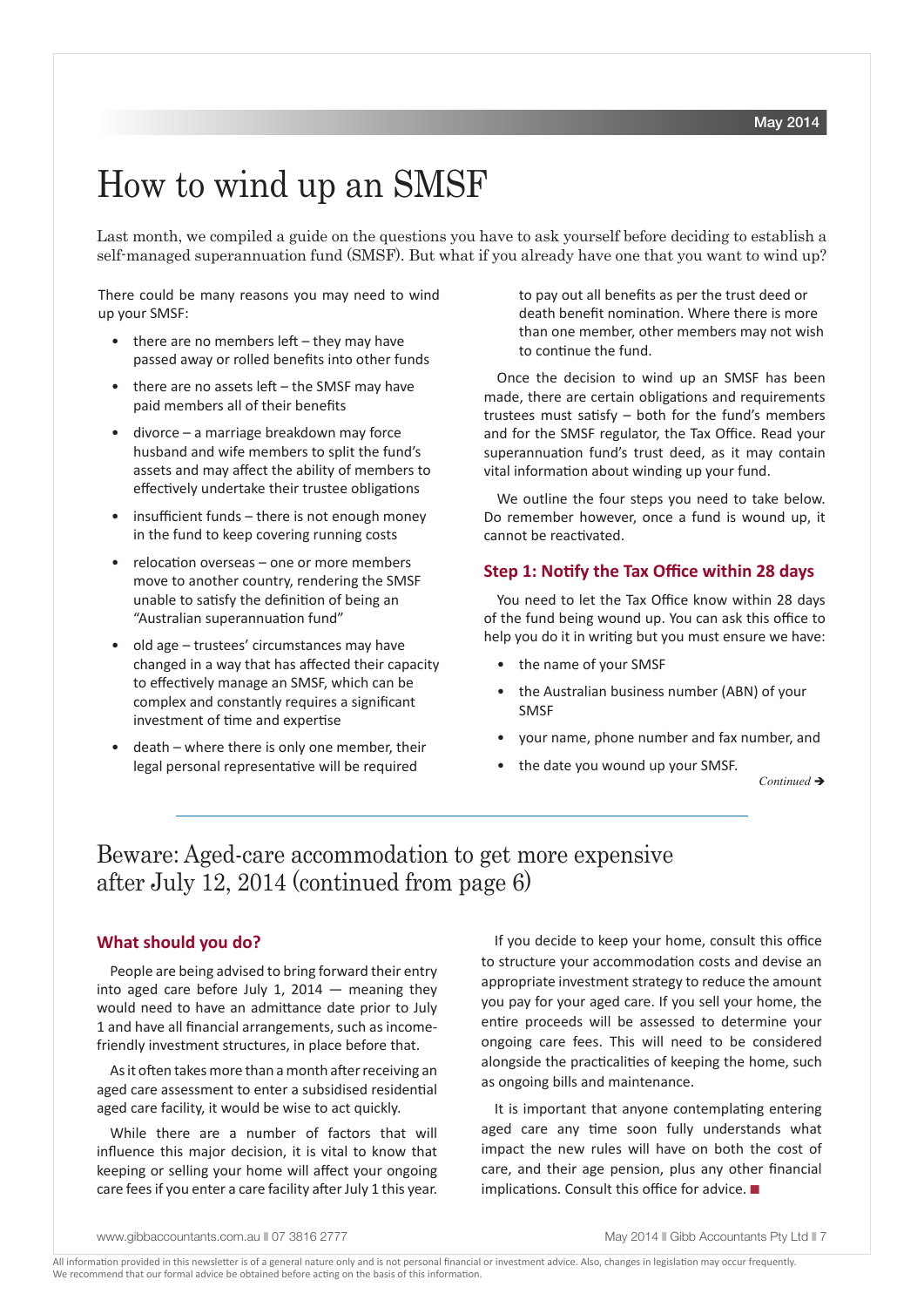#### Information Newsletter

How to wind up an SMSF (cont)

# **Step 2: Deal with members' benefits**

You need to make sure that:

- you deal with members' benefits according to the superannuation law and the trust deed
- you obtain market value balances of all related accounts
- you ensure all SMSF assets have been sold and member contributions dealt with in accordance with the trust deed and superannuation laws
- you ensure all proper steps are taken to transfer ownership and title of any assets
- you decide whether any corporate trustees in your fund wish to deregister with the Australian Securities and Investments Commission (ASIC), and
- your fund has no assets left once it has been wound up.

You can get this office to find out the balance of any accounts the Tax Office holds for your fund. You can also ask about the status of any activity statements and whether there are any outstanding. Make sure that all activity statements are up-to-date.

If you have wound up your fund but you, as a member, have not met a condition of release – retirement, transition to retirement, or reaching age 65 – you cannot access your superannuation. Your superannuation needs to be rolled over into another regulated superannuation fund. Remember, there are serious legal penalties for accessing your superannuation benefits before you are legally allowed.

Seek advice from this office on the potential capital gains tax (CGT) implications for your SMSF on the disposal of assets to enable the payment of benefits or the rollover of benefits to another fund. Remember though, you do not need to withhold tax when paying a benefit if the benefit is either:

Continued **→** 

# Concessional and non-concessional contributions caps to rise from July 1, 2014

Did you know that the present \$25,000 concessional contributions cap will increase to \$30,000 come July 1, 2014? Many will welcome the \$5,000 rise, seeing the cap of \$25,000 has been in place since 2009-10.

The imminent increase will bring about a range of changes to various contribution strategies for self-managed superannuation funds (SMSF) members and Australian Prudential Regulation Authority (APRA) regulated fund members alike. It is therefore important to start thinking about planning for the increase.

A temporary higher cap of \$35,000 has also been available to those individuals aged 59 and over as of June 30, 2013. It will extend to those aged 49 years or over on June 30, 2014 (applying from July 1, 2014).

The table below summarises these new caps:

| Income year | Cap for those aged 59 years<br>or over on June 30, 2013 | Cap for those aged 49 years<br>or over on June 30, 2014 | <b>Cap for those aged below</b><br>49 on June 30, 2014 |
|-------------|---------------------------------------------------------|---------------------------------------------------------|--------------------------------------------------------|
| 2014-15     | \$35,000                                                | \$35,000                                                | \$30,000                                               |
| 2013-14     | \$35,000                                                | \$25,000                                                | \$25,000                                               |

The indexation of the concessional contributions cap has some additional flow-on effects to the nonconcessional contributions cap, with this post-tax contributions cap being six times the concessional contributions cap. Therefore, from July 1, 2014, the non-concessional contributions cap will increase from \$150,000 to \$180,000.

Further, under "bring forward" rules, an individual who is under 65 years of age can bring forward two years' worth of future non-concessional contributions entitlements. From July 1, 2014, superannuation fund members aged 64 or less will be eligible for a higher bring-forward amount of \$540,000 (up from \$450,000).

Consult this office to find out what strategies you can put into place to take advantage of the soon-to-be raised contributions caps.